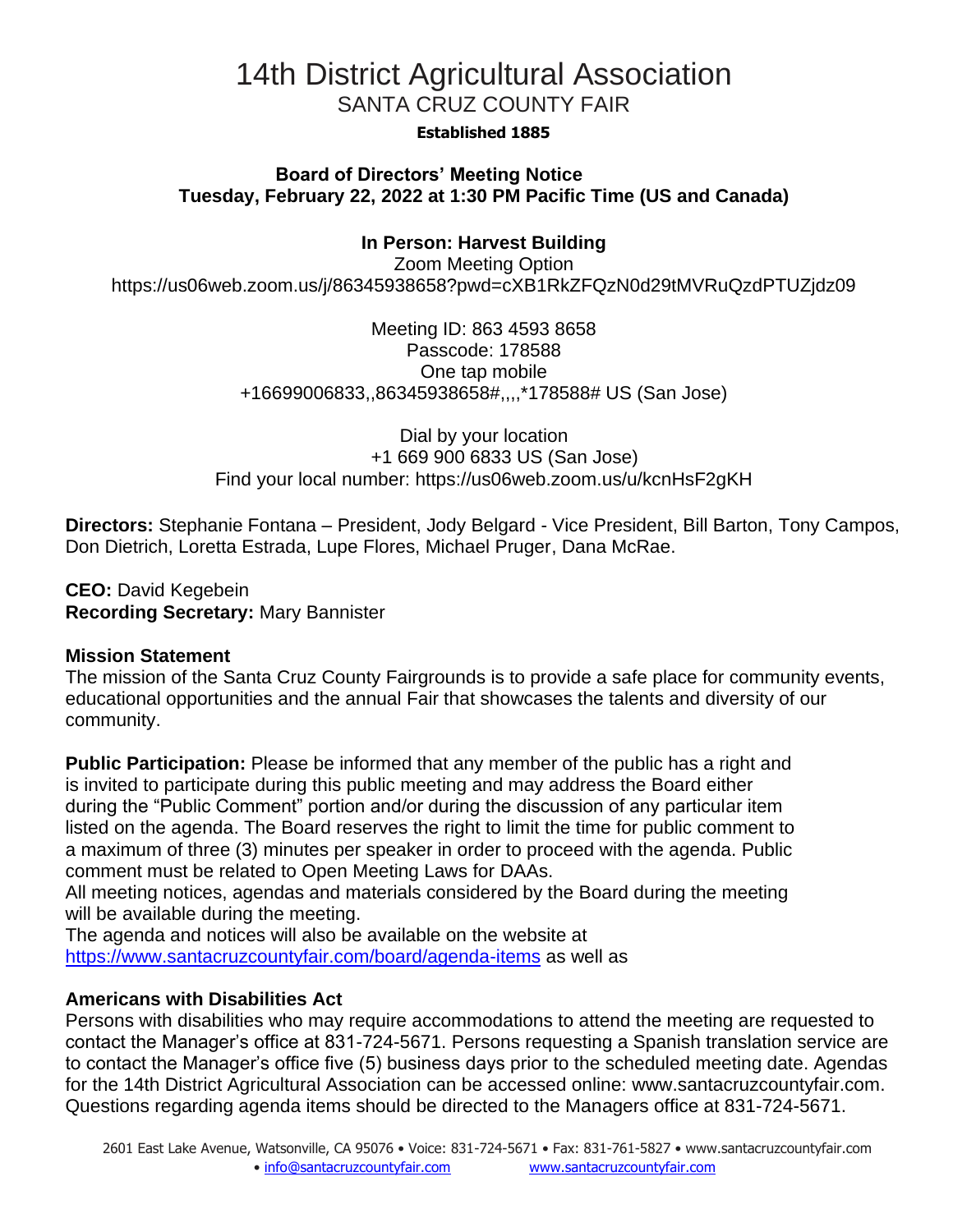# 14th District Agricultural Association SANTA CRUZ COUNTY FAIR

#### **Established 1885**

# **Board of Directors' Meeting Agenda**

Items listed on this agenda may be considered in any order at the discretion of the President. All items so listed may be considered for action. Any item not listed on the agenda will not be discussed or considered by the Board.

### **CALL TO ORDER** – President Stephanie Fontana

# **ROLL CALL & PLEDGE OF ALLEGIANCE**

- 1. Declaration of Quorum
- 2. Approval / Disapproval of Absences

# **PUBLIC COMMENT ON MATTERS NOT ON THE AGENDA**

Public comment is a right granted to the public. It is reserved for items that are not listed on the agenda, but under the Board's jurisdiction. Please be informed that public participation under Public Comment will be limited to **three (3) minutes per speaker** and in accordance with state law, the Board will not comment or otherwise consider such Public Comment item for business until and unless such item has been properly agendized at a future meeting.

#### **DIRECTOR COMMENTS**

1. WFA Conference – Loretta Estrada's Report

# **CEO COMMENTS**

#### **CORRESPONDENCE**

- 1. CFSA Liability & Comp Estimates
- 2. 2021-11 Proposition 12 & Jr. Livestock Auctions
- 3. CDFA FAQ Animal Confinement

#### **CONSENT CALENDER** *(Discussion/Action)*

- 1. Board Meeting Minutes of November 9, 2021
- 2. Contracts on Consent Agenda

#### **FINANCIAL** *(Discussion/Action)*

- 1. Cash Balance / State Support / Credit Line / Cash Flow / Audit Progress
- 2. GASB 68 & OPEB Liabilities
- 3. Review & Accept September 2021 Financials
- 4. Review & Accept October 2021 Financials
- 5. Review & Accept November 2021 Financials
- 6. Review & Accept December 2021 Financials
- 7. Review & Approve 2022 Budget

#### **OLD BUSINESS**